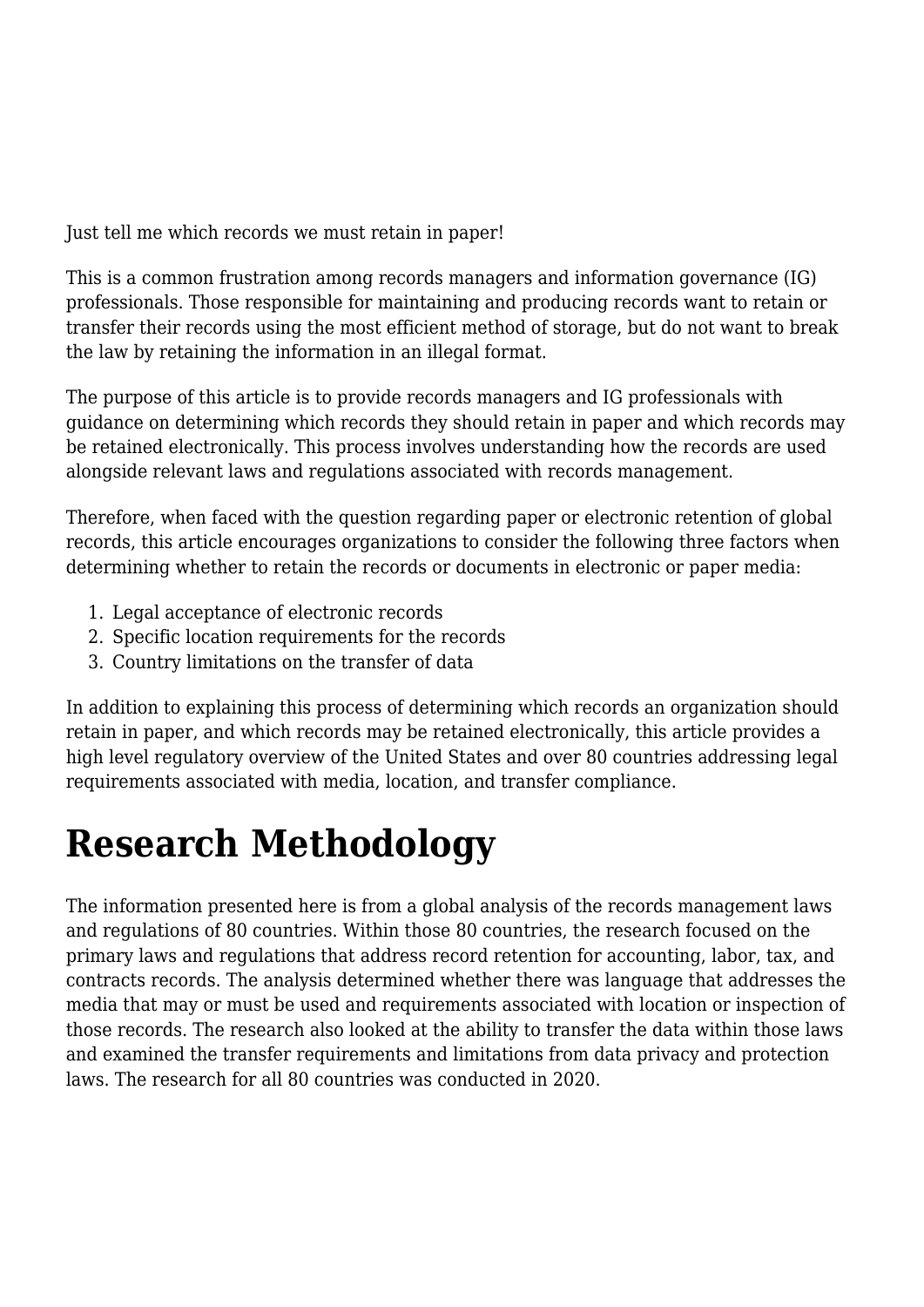# **Retaining Paper or Electronic Records in the United States**

In the United States, electronic creation and retention of information is generally accepted, so long as the integrity of the information is maintained. Integrity generally implies that the information on the record cannot be altered or the contents changed after creation or receipt. There are a few implied exceptions where the records should be retained in the original paper format, such as probate documents (wills or trusts), notarized contracts with raised seals, documents that convey property ownership (titles), and negotiable instruments (e.g., checks and assignable promissory notes). These exceptions do not explicitly require retention in paper copies. Instead, it is understood how these records and documents are used and understood that there is additional value in retaining them in paper or their original form. One rule to follow in the United States is if the value of the document is in the possession of the document, then you must retain the original document; a scanned or electronic copy will not suffice.

# **Global Analysis — Are Electronic Records Accepted?**

International laws rarely explicitly state that the record must be retained in paper form. Instead, if electronic records are permitted, the law will affirmatively approve their use or the use of any media (including electronic or paper). In almost every case where electronic records are accepted, the law or regulation requires that (1) the integrity of the information is preserved, and (2) the organization is able to print the information.

## **Accounting Records**

General accounting records are most likely to address the issue of electronic recordkeeping. Below is a breakdown of how the 80 countries' laws apply to whether accounting documents may be retained in electronic format.

#### **Countries that generally allow retention of accounting documents / records in electronic format include:**

Albania, Algeria, Argentina, Armenia, Australia, Brazil, Canada, China (PRC), Colombia,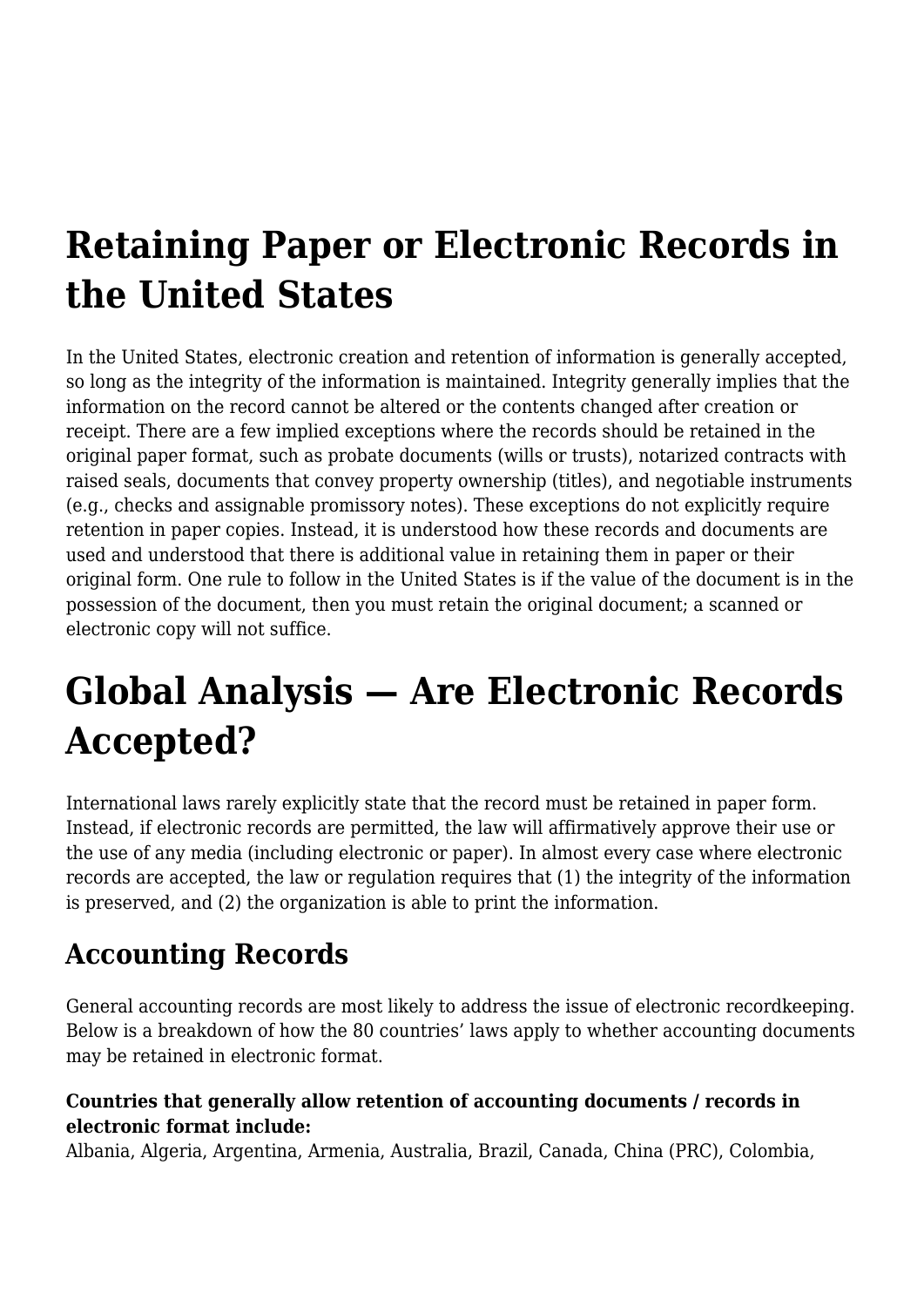Czech Republic, Denmark, Finland, Gabon, Ghana, Greece, Guatemala, India, Indonesia, Ireland, Italy, Japan, Jordan Kazakhstan, Kenya, Kosovo, Lithuania, Luxembourg, Madagascar, Malaysia, Norway, Panama, Philippines, Poland, Portugal, Romania, Russia, Saudi Arabia, Singapore, Slovakia, South Africa, South Korea, Spain, Sri Lanka, Sweden, Switzerland, Taiwan, Turkey, Uganda, Ukraine, United Arab Emirates, United Kingdom, Uzbekistan, and Vietnam.

#### **Countries that allow retention of accounting documents / records in electronic form, but mandate that the form must be the "original" form in which the record or document was created include:**

Bosnia, Dominican Republic, France, Georgia, Germany, Mexico, Montenegro, and Serbia.

#### **Countries with unique electronic requirements for accounting documents / records include:**

El Salvador which requires prior approval before retaining in electronic format; and Netherlands which requires paper retention of the Balance Sheet and the Profit and Loss Account Income Statements but allows electronic retention of all other accounting documents.

#### **Countries that do not allow electronic retention of accounting documents / records, or specifically require hard copy retention include:**

Chile, Egypt, Ethiopia, Mongolia, Morocco, Thailand, and Tunisia.

**Countries that do not address media requirements in their accounting laws include:** Cambodia, Costa Rica, Guyana, Jamaica, Lebanon, Nigeria, Peru, Sierra Leone, Suriname, and Tanzania.

The 80-country review shows that most countries allow electronic retention of accounting documents. Ten countries do not address the issue, and seven countries require the information be retained in hard copy (i.e., "bound book") and do not accept the retention of electronic accounting records.

Eight countries allow electronic retention of accounting documents, but only in the electronic format in which the document was originally created. This essentially requires organizations to retain accounting information in their original form, which may include retaining it in its original software format (i.e., Germany).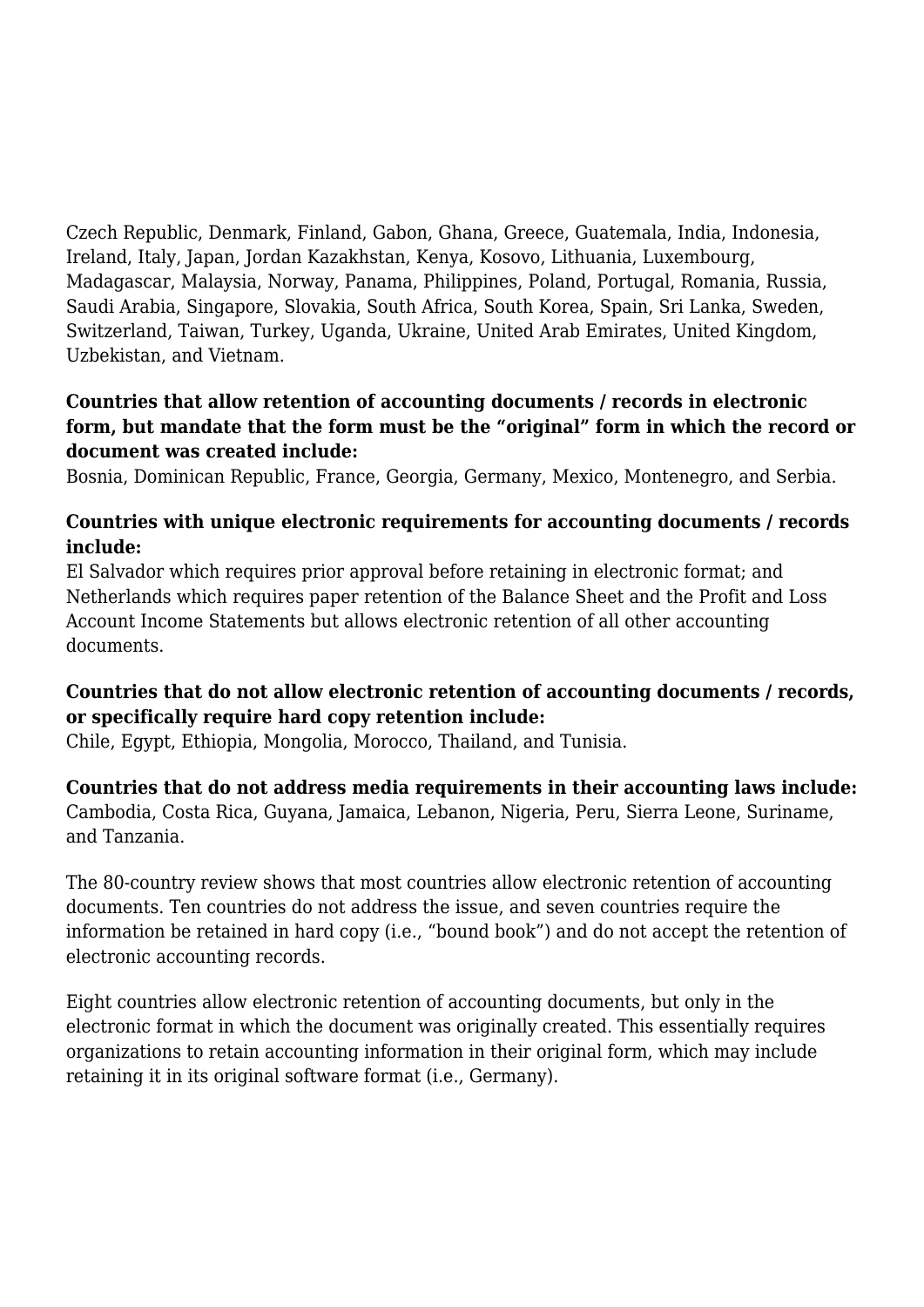## **Tax Records:**

Although tax-related records for these same countries may have different retention requirements and may be used for a different purpose, they have media requirements similar to those of the accounting documents. In fact, many times the tax law or regulation will refer to the accounting law for media instructions.

European value-added tax invoices may require short-term retention of the original hard copies for the purpose of obtaining a tax refund. Under the Thirteenth Council Directive 86/560/EEC, refunds are available for value-added tax payments made by taxable persons not established within the European Union territory. Many of the European Union (EU) countries require the submission of original invoices to obtain the eligible refund.

### **Contracts:**

With few exceptions, laws or regulations do not require the retention of contracts. Although it makes good sense to retain contracts in order to review obligations and mitigate litigation risks, the retention of the information is solely a business decision.

As such, retention of the hard copy or scanned copy is also a business decision. Some original / hard copy versions have additional value. Examples of this may include contracts with seals, annotations or hand-written notes, or contracts that are assignable. Other contracts, like purchase orders or most statements of work, have little value in their hard copy / original form as long as the integrity of the document is preserved.

### **Labor / Employment Records:**

While the use of electronic storage for accounting and tax records is generally clear, the use of electronic records for labor records (e.g., payroll, personnel files, health and safety / accident) is more ambiguous. For example, with accident records, the law is more likely to call out the format rather than call out the media. If a form is available and fillable in electronic form, then it is reasonable to assume you may retain it in electronic format. However, if the forms are all paper based, then it is reasonable to assume you must retain the accident information in paper form.

Below is a breakdown of whether the 80 countries have laws recognizing the electronic retention of payroll documents.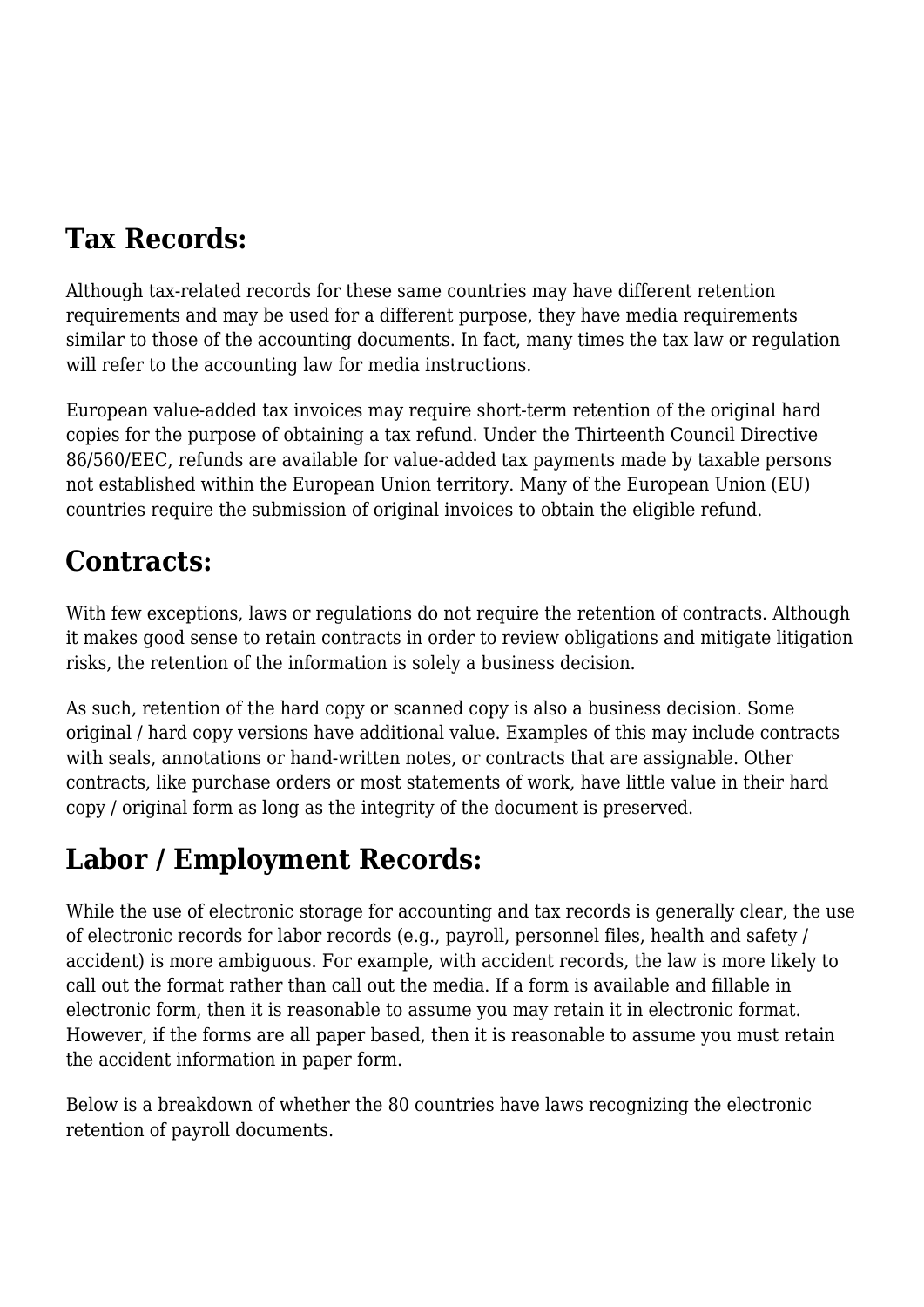#### **Countries that generally allow retention of payroll documents / records in electronic format include:**

Albania, Armenia, Australia, Bosnia, Canada, China (PRC), Czech Republic, Denmark, El Salvador, France, Germany, Greece, Ireland, Italy, Kazakhstan, Kenya, Kosovo, Lithuania, Madagascar, Malaysia, Mexico, Montenegro, Morocco, Netherlands, Peru, Poland, Romania, Serbia, Sierra Leone, Singapore, South Africa, South Korea, Spain, Switzerland, Taiwan, United Araba Emirates, United Kingdom, and Vietnam.

#### **Countries that allow retention of payroll documents / records in electronic form, but that mandate that the form must be the "original" form in which the record or document was created include:**

Argentina, Georgia, and India.

#### **Countries with unique electronic requirements for payroll documents / records include:**

Luxembourg which requires the retention of payroll records in a "Special Register," and Norway which requires retention of information in both paper and electronic form.

#### **Countries that do not allow electronic retention of payroll documents / records, or specify a preference for hard copy documents / records include:**

Brazil, Cambodia, Colombia, Costa Rica, Dominican Republic, Philippines, Russia, Slovakia, Sri Lanka, Ukraine, and Uzbekistan.

**Countries that do not address media requirements in their payroll laws include:** Algeria, Chile, Egypt, Ethiopia, Finland, Gabon, Ghana, Guatemala, Guyana, Indonesia, Jamaica, Japan, Jordan, Lebanon, Mongolia, Nigeria, Panama, Portugal, Saudi Arabia, Sweden, Suriname, Tanzania, Thailand, Tunisia, Turkey, and Uganda.

The 80-country review of payroll records shows that many countries either allow electronic retention of payroll documents or do not address the issue in their labor laws and regulations. However, sixteen of the 80 countries require paper retention of payroll records, or have specific requirements requiring retention in the original format, special registers, or in both paper and electronic formats.

# **Location Requirements**

Some records have explicit location requirements, and others have implicit location requirements. Examples of explicit location requirements include requirements that the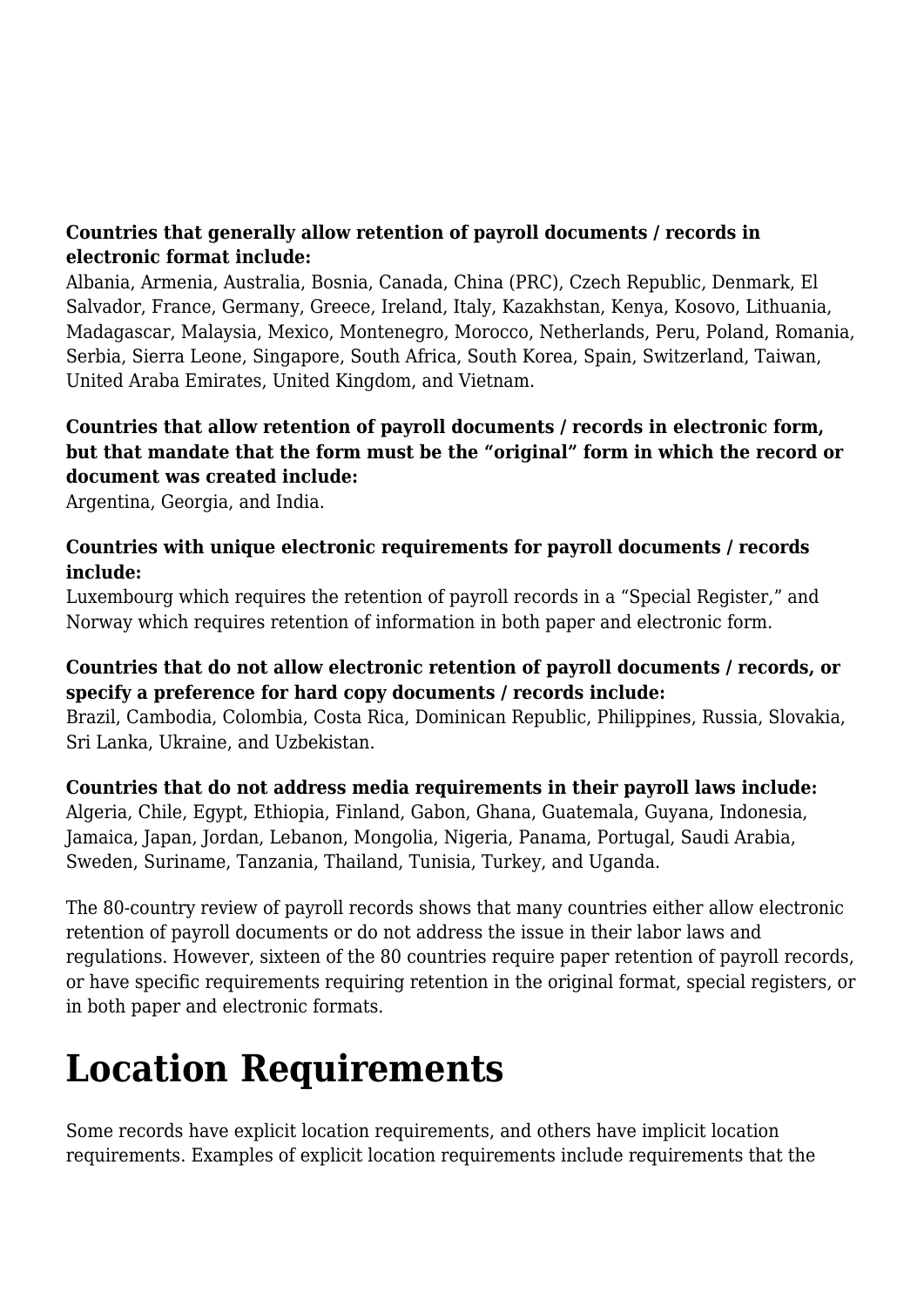records or documents be located in the principal place of business or employment. An example of an implicit location requirement is a requirement that the record must be available for immediate inspection. Reviewing these requirements will impact the decision on retaining the information in electronic or hard copy format.

## **Accounting Records:**

Generally, the purpose of accounting records is to protect investors and owners of the company. As a result, the location of the accounting records is based on the company bylaws or on the easiest way to get that information to owners / shareholders. Electronic records do not typically hinder this purpose, so long as the information is accessible.

## **Tax Records:**

Authorities review tax records for purposes of audit and to ensure they are consistent with information submitted in tax returns. These are not "spot" or "surprise" inspections. Organizations generally have notice and time provided to pull together information and print that information from their original sources. The one exception to this may be customs records, which are related to taxes associated with duties.

## **Contracts:**

Contracts are not generally inspected by authorities. They are private agreements. However, since they are private agreements, they are sometimes subject to personal data protection laws. Some countries, such as China and Russia, have strict restrictions on the location of personal data. Most other countries, following the example of the EU, have restrictions on the transfer of personal data. These restrictions are addressed later in this article.

## **Labor and Employment, Including Health and Safety:**

These are the records most likely to be needed for immediate inspection. This would include payroll, personnel, accident, and other health and safety information related to employment. It is common for labor laws and regulations to require the information to be available for immediate inspection. If the record is not available because it is in an electronic system and cannot be printed or produced in a timely fashion, the organization will be fined or suffer other consequences. As a result, organizations may determine that it is more efficient to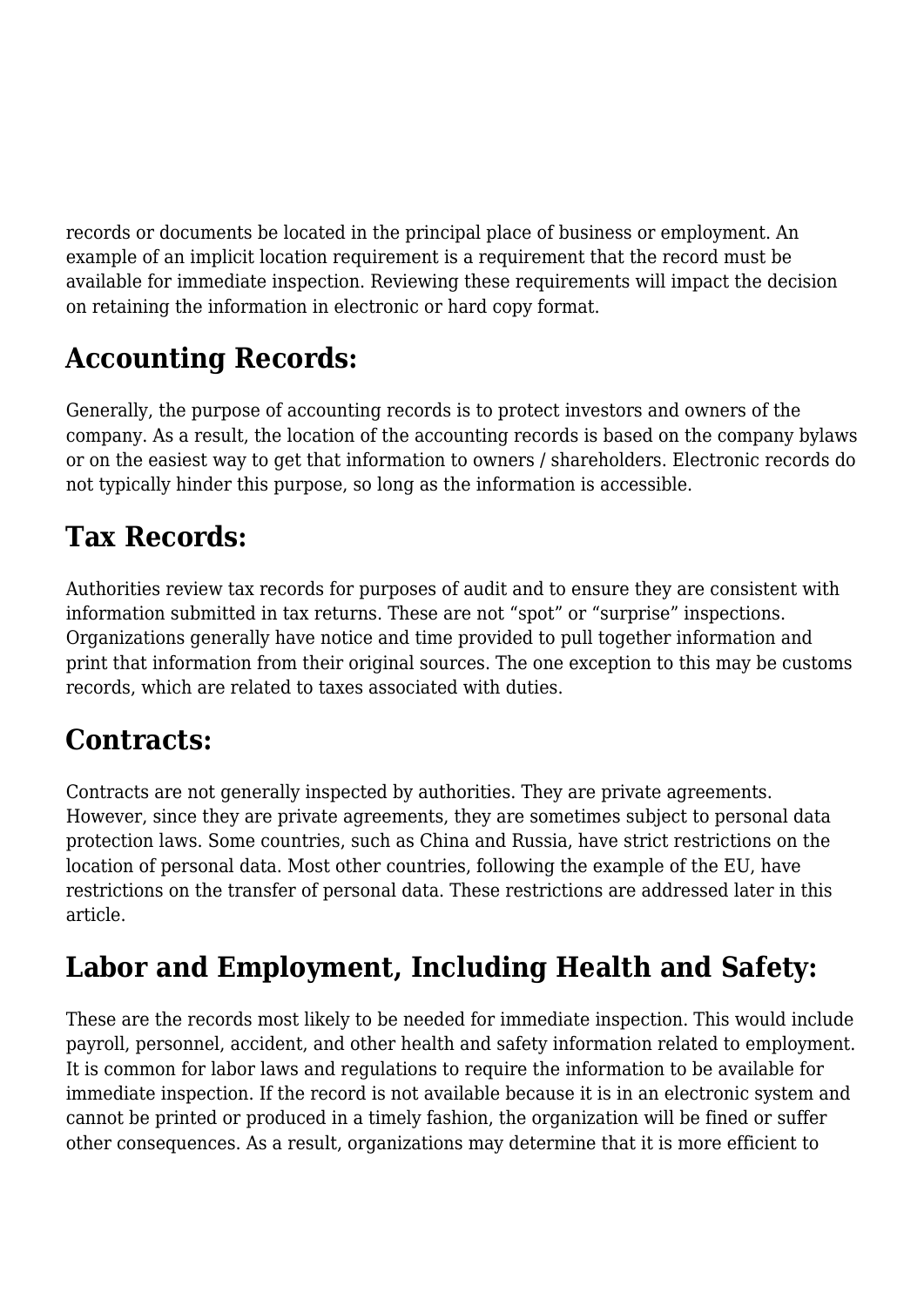retain these records in hard copy format at the place of employment.

# **Transfer Restrictions**

Under EU regulations, and in countries adopting similar requirements, personal data may not be transferred to other countries unless those countries provide the same level protection for it. The United States does not provide those levels of protection, making the transfer of personal data to the United States from many countries illegal unless certain actions or precautions are taken (i.e., submitting Binding Corporate Rules or adopting Standard Contract Clauses). This position was reinforced in July 2020 when the European Court of Justice declared that the Privacy Shield program, used by many U.S. organizations to transfer personal information of EU citizens to the United States, was inadequate at protecting the information of EU citizens, and therefore unlawful to use in order to comply with the General Data Protection Regulations (GDPR). (Data Protection Commissioner v Facebook Ireland and Maximillian Schrems, Case C-311/18, July 16, 2020).

Therefore, if a company is retaining personal data on an enterprise content system in the cloud, and that personal data is accessible in the United States, the organization may be violating some personal data laws. This may impact the decision to use those electronic systems for the retention of personal data.

Another issue associated with transferring data is migrating data from one system to another or scanning hard copies into electronic versions. As we have demonstrated, many laws and regulations allow for either electronic or paper versions of the records, but they require the retention of the original version. This means if the document is generated in paper form, it must remain in the original paper form. Or, if the document is created in an electronic system, it must remain in that same electronic system.

# **Conclusion**

Most countries are accepting of electronic records, but whatever method of retention is used, the method must preserve the integrity of the information and be accessible and printable when needed. Organizations should be especially cautious with labor records, personal data, and documents where the value is in the possession of the original version. There may be situations where organizations keep the information in two systems: one in an enterprise system for internal purposes, and a paper version in-house or at locations for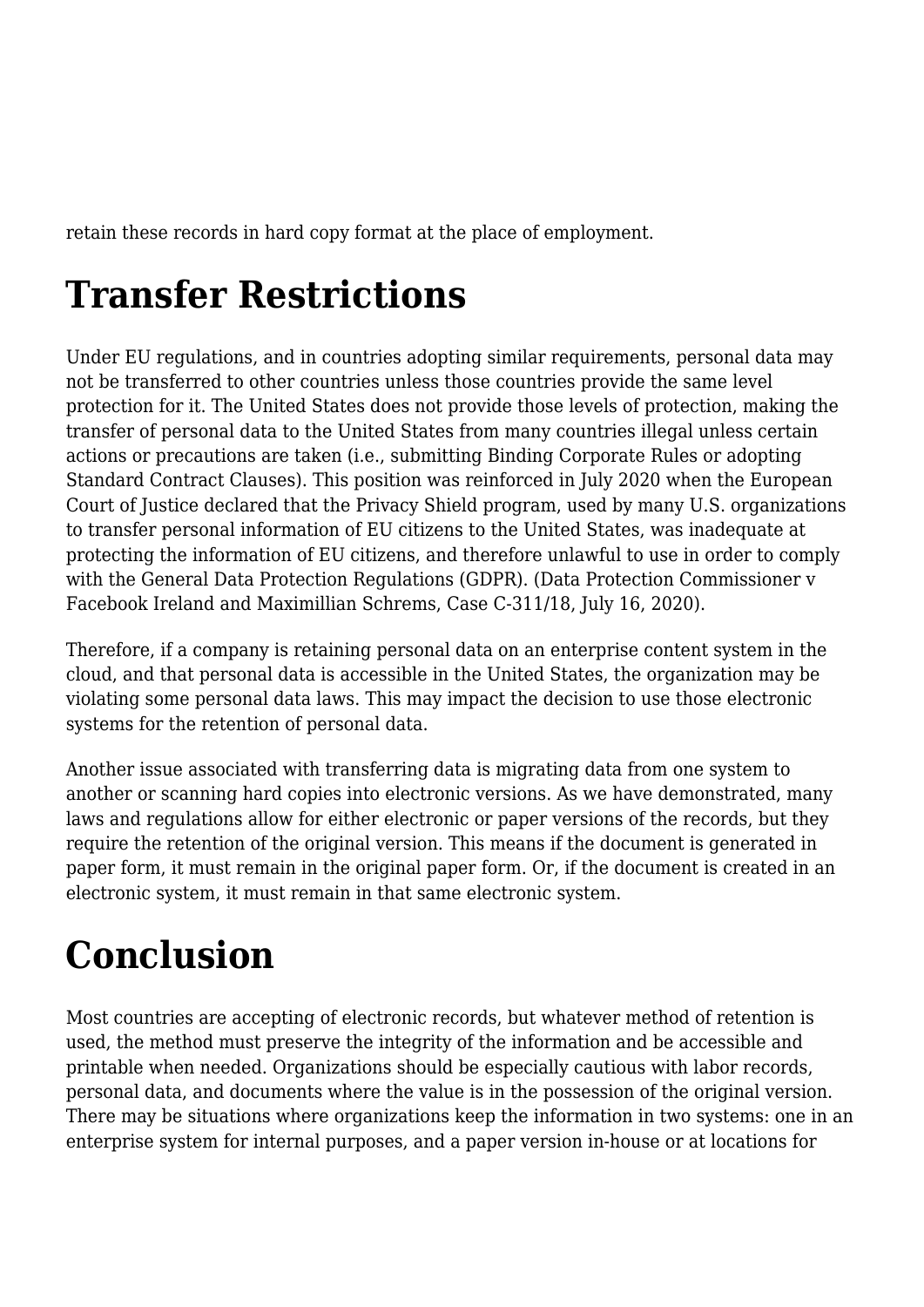inspections or compliance. This is not the same as duplicate paper versions held in offsite storage locations. Duplicate paper records at offsite storage locations do not serve the purpose of providing documents for immediate inspection. Therefore, this practice should be discouraged.

In conclusion, by examining the laws associated with allowing electronic retention, the explicit and implicit location requirements, and the restrictions on the transfer of records, an organization is able to make an informed decision on which records should be retained in electronic and / or paper format.

### **Author**



(Visited 8,086 times, 4 visits today)

#### **About the Author**

#### Tom Corey

Tom Corey is a Director with HBR Consulting's Information Governance Team. Much of Tom's work involves assisting organizations in developing information governance policies and records retention schedules that are compliant with domestic and international laws, regulations, and data privacy requirements. Tom is an attorney, licensed in North Carolina, and a Certified Records Manager (CRM) and Certified Information Privacy Professional (CIPP / US). In 2021, Tom received the Britt Literary Award for an article published in IM Magazine. Tom has served as an ARMA Chapter President for the Charlotte – Piedmont Group and is a frequent speaker at international and local ARMA events.